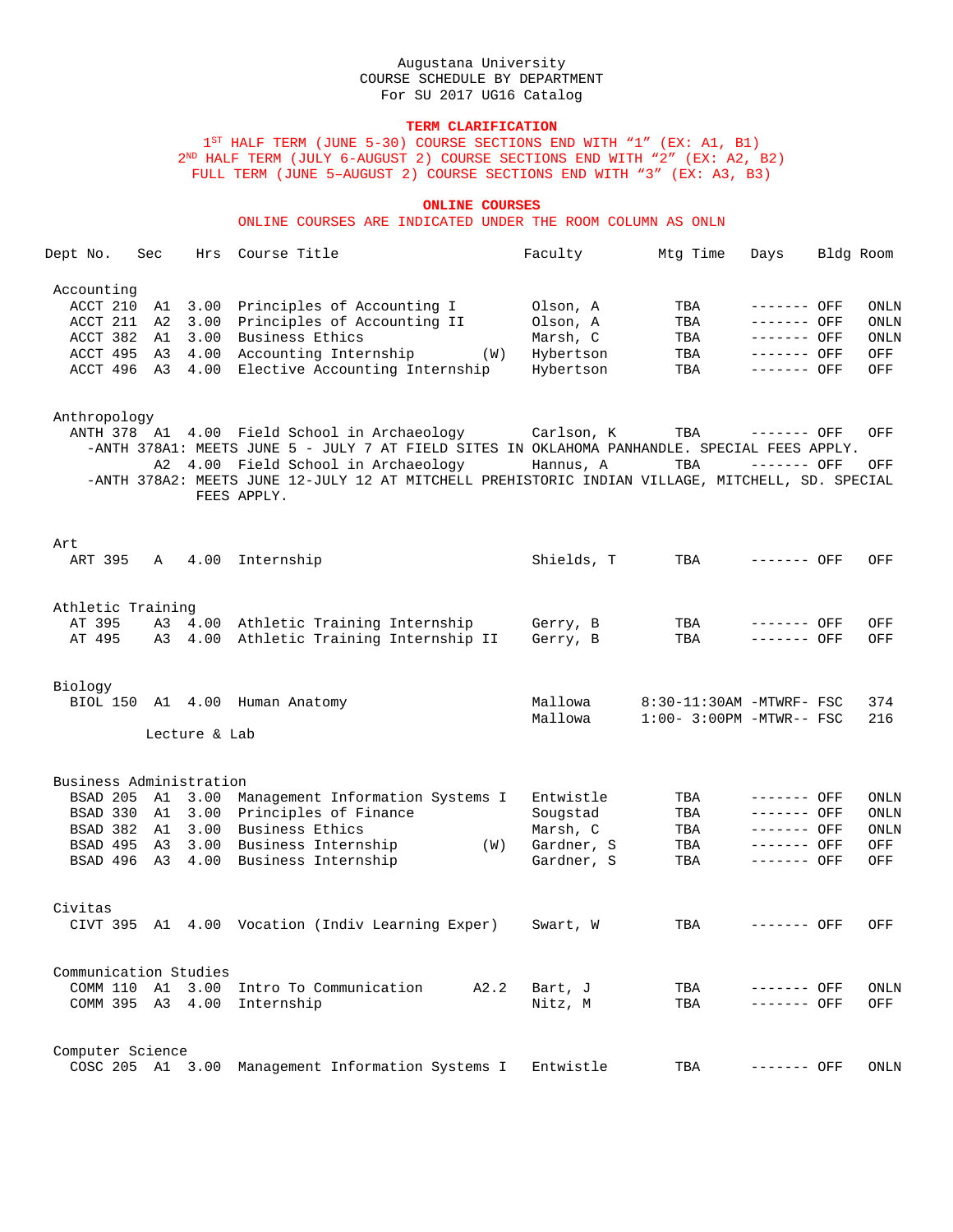## **TERM CLARIFICATION**

1<sup>ST</sup> HALF TERM (JUNE 5-30) COURSE SECTIONS END WITH "1" (EX: A1, B1) 2ND HALF TERM (JULY 6-AUGUST 2) COURSE SECTIONS END WITH "2" (EX: A2, B2) FULL TERM (JUNE 5–AUGUST 2) COURSE SECTIONS END WITH "3" (EX: A3, B3)

### **ONLINE COURSES**

ONLINE COURSES ARE INDICATED UNDER THE ROOM COLUMN AS ONLN

| Dept No.                             | Sec      | Hrs          | Course Title                                                                          |       | Faculty                  | Mtg Time                        | Days                       | Bldg Room    |
|--------------------------------------|----------|--------------|---------------------------------------------------------------------------------------|-------|--------------------------|---------------------------------|----------------------------|--------------|
| Economics<br>ECON 121<br>ECON 270 A2 | A2       | 3.00<br>4.00 | Principles of Economics II<br>Statistics                                              |       | Nesiba, R<br>Sorenson, D | TBA<br>TBA                      | ------- OFF<br>------- OFF | ONLN<br>ONLN |
| English                              |          |              | ENGL 150 A3 3.00 American Cinema<br>ENGL 200 A1 3.00 Literary Experience $(W)$ & A3.5 | A3.5B | Miller, J<br>Nelson, C   | TBA<br>8:00-10:40AM -MTWR-- HUM | ------- OFF                | ONLN<br>106  |
|                                      |          |              |                                                                                       |       |                          |                                 |                            |              |
| Exercise Science<br>EXSC 395 A3 4.00 |          |              | Internship                                                                            |       | Barkley, S               | TBA                             | $------$ OFF               | OFF          |
| General Studies                      |          |              |                                                                                       |       |                          |                                 |                            |              |
|                                      |          |              | GENL 105 A3 7.50 Off Campus Study Programs<br>Peace Scholars Prg: Oslo, Norway        |       | Grinager, D              | TBA                             | ------- OFF                | SEM          |
|                                      | B3       | 4.00         | Educ Abrd Netwk: Summer Thailand                                                      |       | Grinager, D              | TBA                             | ------- OFF                | SEM          |
|                                      | C3       | 4.00         | ISA San Jose, Costa Rica                                                              |       | Grinager, D              | TBA                             | ------- OFF                | SEM          |
| Gerontology                          |          |              |                                                                                       |       |                          |                                 |                            |              |
|                                      |          |              | GERO 289 A1 1.00 Medical Terminology                                                  |       | Herrmann                 | TBA                             | ------- OFF                | ONLN         |
| Government/Intl Affairs              |          |              |                                                                                       |       |                          |                                 |                            |              |
| GOVT 110 A1 3.00                     |          |              | Intro to Government                                                                   | A3.3  | Johnson, Jl              | TBA                             | ------- OFF                | ONLN         |
| GOVT 200 A2                          |          | 3.00         | American Government                                                                   | A3.3  | Wanless, E               | TBA                             | ------- OFF                | ONLN         |
| GOVT 395 A3                          |          | 4.00         | Internship                                                                            |       | Wanless, E               | TBA                             | ------- OFF                | OFF          |
| History                              |          |              |                                                                                       |       |                          |                                 |                            |              |
|                                      |          |              | HIST 110 A1 3.00 Western Civilization I                                               | A3.1  | Preston, M               | TBA                             | ------- OFF                | ONLN         |
|                                      |          |              | HIST 120 A1 3.00 American Exper. to 1877                                              | A3.1  | Mullin, M                | TBA                             | ------- OFF                | ONLN         |
| Health                               |          |              |                                                                                       |       |                          |                                 |                            |              |
|                                      |          |              | HLTH 242 A1 2.00 Personal Health                                                      |       | VanLaecken               | TBA                             | ------- OFF                | ONLN         |
| Mathematics                          |          |              |                                                                                       |       |                          |                                 |                            |              |
|                                      |          |              | MATH 151 A1 4.00 Calculus I                                                           | A2.3  | Erickson, L              | 8:30-11:00AM -MTWRF- FSC        |                            | 373          |
|                                      |          |              | MATH 152 A2 4.00 Calculus II                                                          | A2.3  | Olimb, C                 | 8:30-11:00AM -MTWRF- FSC        |                            | 313          |
| Music                                |          |              |                                                                                       |       |                          |                                 |                            |              |
| MUSI 110<br>MUSI 197                 | A1<br>A2 | 3.00<br>3.00 | The Understanding of Music<br>TOPICS:                                                 | (A)   | Andrews, R               | TBA                             | ------- OFF                | ONLN         |
|                                      |          |              | Music Theory Fundamentals                                                             |       | Svenningsn               | TBA                             | ------- OFF                | ONLN         |
| Native American Studies              |          |              |                                                                                       |       |                          |                                 |                            |              |
|                                      |          |              | NAST 320 A1 3.00 Native American Social Sys A3.6                                      |       | Swart, W                 | TBA                             | ------- OFF                | ONLN         |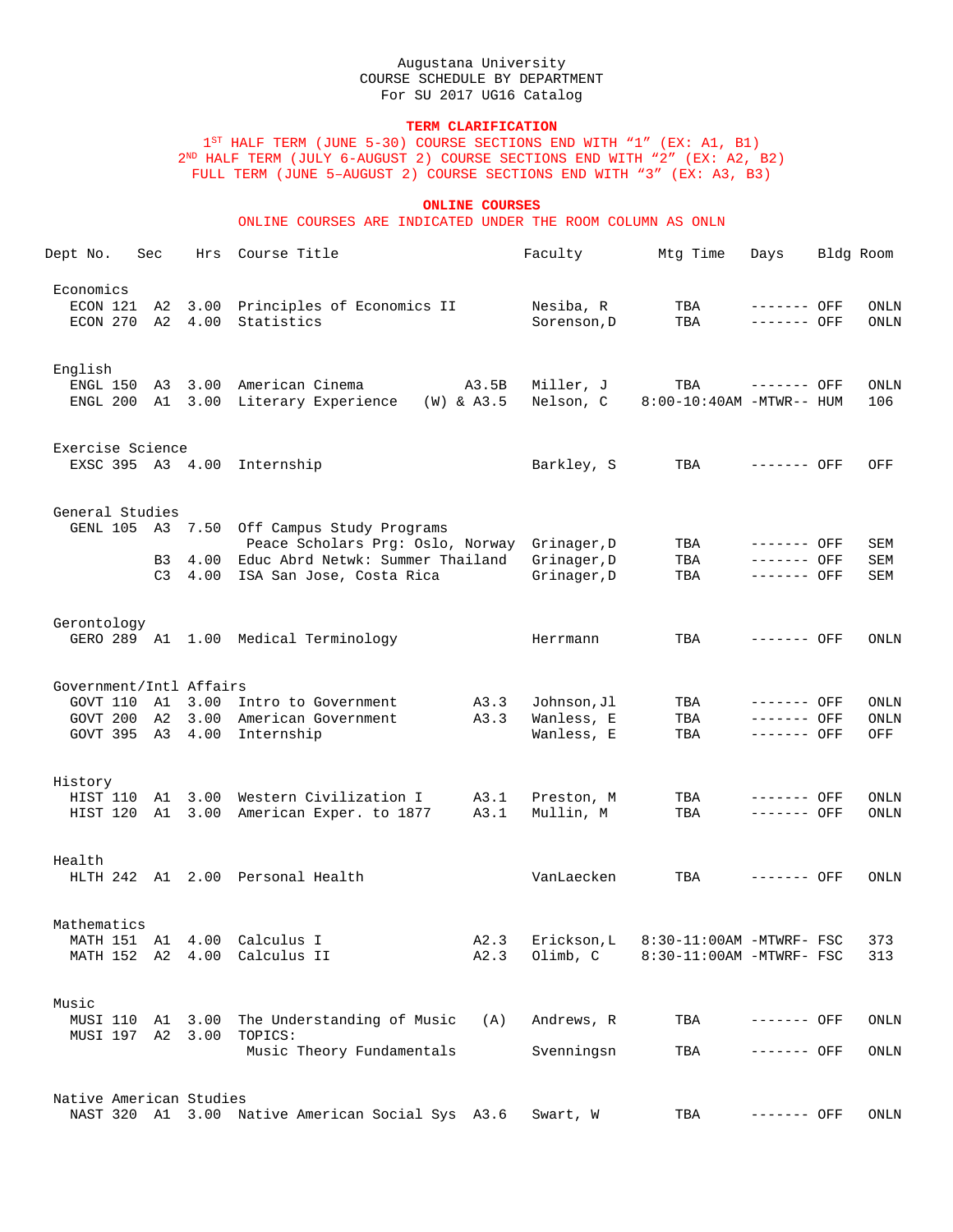## **TERM CLARIFICATION**

1<sup>ST</sup> HALF TERM (JUNE 5-30) COURSE SECTIONS END WITH "1" (EX: A1, B1)  $2^{\text{\tiny{ND}}}$  HALF TERM (JULY 6-AUGUST 2) COURSE SECTIONS END WITH "2" (EX: A2, B2) FULL TERM (JUNE 5–AUGUST 2) COURSE SECTIONS END WITH "3" (EX: A3, B3)

### **ONLINE COURSES**

ONLINE COURSES ARE INDICATED UNDER THE ROOM COLUMN AS ONLN

| Dept No.           |              | Sec       | Hrs     | Course Title                               |        | Faculty              | Mtg Time                    | Days         | Bldg Room |             |
|--------------------|--------------|-----------|---------|--------------------------------------------|--------|----------------------|-----------------------------|--------------|-----------|-------------|
| Nursing            |              |           |         |                                            |        |                      |                             |              |           |             |
| NURS 230           |              | A3        | 3.00    | Pharmacotherapeutics                       |        | Evenson, C<br>Facile | TBA                         | $------$ OFF |           | <b>ONLN</b> |
| NURS 420           |              | A1        | 5.00    | Behavioral Health Nursing                  |        | Abbott, K            | 8:00- 3:00PM -MT---- FSC    |              |           | 272         |
|                    | NURS 420C A1 |           | 0.00    | Behav Health Nursing Clinical              |        | Abbott, K            | $6:40-3:15PM$ ---WR-- OFF   |              |           | OFF         |
|                    |              | <b>B1</b> | 0.00    | Behav Health Nursing Clinical              |        | Schlemmer            | $6:40-3:15PM$ ---WR-- OFF   |              |           | OFF         |
|                    |              | C1        | 0.00    | Behav Health Nursing Clinical              |        | Christenso           | $6:40 - 3:15PM$ ---WR-- OFF |              |           | OFF         |
| NURS 451           |              | A2        | 3.00    | Leadership in Prof Nursing                 |        | Herrmann             | TBA                         | $-----$ OFF  |           | ONLN        |
|                    | NURS 495 A3  |           | 2.00    | Internship                                 |        | Serfling             | TBA                         | $-----$ OFF  |           | OFF         |
| Physical Education |              |           |         |                                            |        |                      |                             |              |           |             |
| PE 395             |              |           | A3 4.00 | Internship                                 |        |                      |                             |              |           |             |
|                    |              |           |         | Coaching                                   |        | Stavenger            | TBA                         | ------- OFF  |           | OFF         |
|                    |              | <b>B3</b> | 4.00    | Sport Management                           |        | Pierson, D           | TBA                         | $-----$ OFF  |           | OFF         |
| PE 495             |              | A3        | 4.00    | Internship                                 |        |                      |                             |              |           |             |
|                    |              |           |         | Sport Management II                        |        | Pierson, D           | TBA                         | ------- OFF  |           | OFF         |
| Psychology         |              |           |         |                                            |        |                      |                             |              |           |             |
|                    | PSYC 270 A2  |           | 4.00    | Statistics                                 |        | Sorenson, D          | TBA                         | ------- OFF  |           | <b>ONLN</b> |
|                    | PSYC 391 A3  |           | 4.00    | Practicum                                  |        | Trainor              | TBA                         | ------- OFF  |           | OFF         |
| Religion           |              |           |         |                                            |        |                      |                             |              |           |             |
|                    |              |           |         | RELI 110 A1 3.00 Exploring Christian Faith | (CT)   | Bowman, R            | TBA                         | $-----$ OFF  |           | <b>ONLN</b> |
|                    | RELI 212 A2  |           | 3.00    | Lessons in Living:                         | $A4$ . | Bowman, R            | TBA                         | $-----$ OFF  |           | <b>ONLN</b> |
|                    |              |           |         | Biblical & Contemp Refl on Wisdo           |        |                      |                             |              |           |             |
| RELI 219 A1        |              |           |         | 3.00 God, Suffering, & Evil                | A4.2   | Haar, M              | TBA                         | ------- OFF  |           | ONLN        |
|                    | RELI 251 A2  |           | 3.00    | Judaism, Islam & Chr Faith A4.2            |        | Haar, M              | TBA                         | $-----$ OFF  |           | <b>ONLN</b> |
| Sociology          |              |           |         |                                            |        |                      |                             |              |           |             |
|                    | SOCI 110 A1  |           |         | 3.00 Contemporary Society                  | A3.3   | Bunger               | TBA                         | ------- OFF  |           | <b>ONLN</b> |
| SOCI 320           |              | A1        | 3.00    | Native American Social Sys A3.6            |        | Swart, W             | TBA                         | ------- OFF  |           | <b>ONLN</b> |
| SOCI 398           |              | Α         | 4.00    | Honors in Sociology                        |        | Ly, C                | TBA                         | $-----$ OFF  |           | OFF         |

#### **GRADUATE COURSES**

| Accounting            |  | ACCT 695 A3 3.00 Accounting Internship |                                                 | Hybertson | TBA | ------- OFF | OFF         |
|-----------------------|--|----------------------------------------|-------------------------------------------------|-----------|-----|-------------|-------------|
| Communication Studies |  |                                        | COMM 650 A1 3.00 Leadership and Decision-Making | Bart, H   | TBA | ------- OFF | <b>ONLN</b> |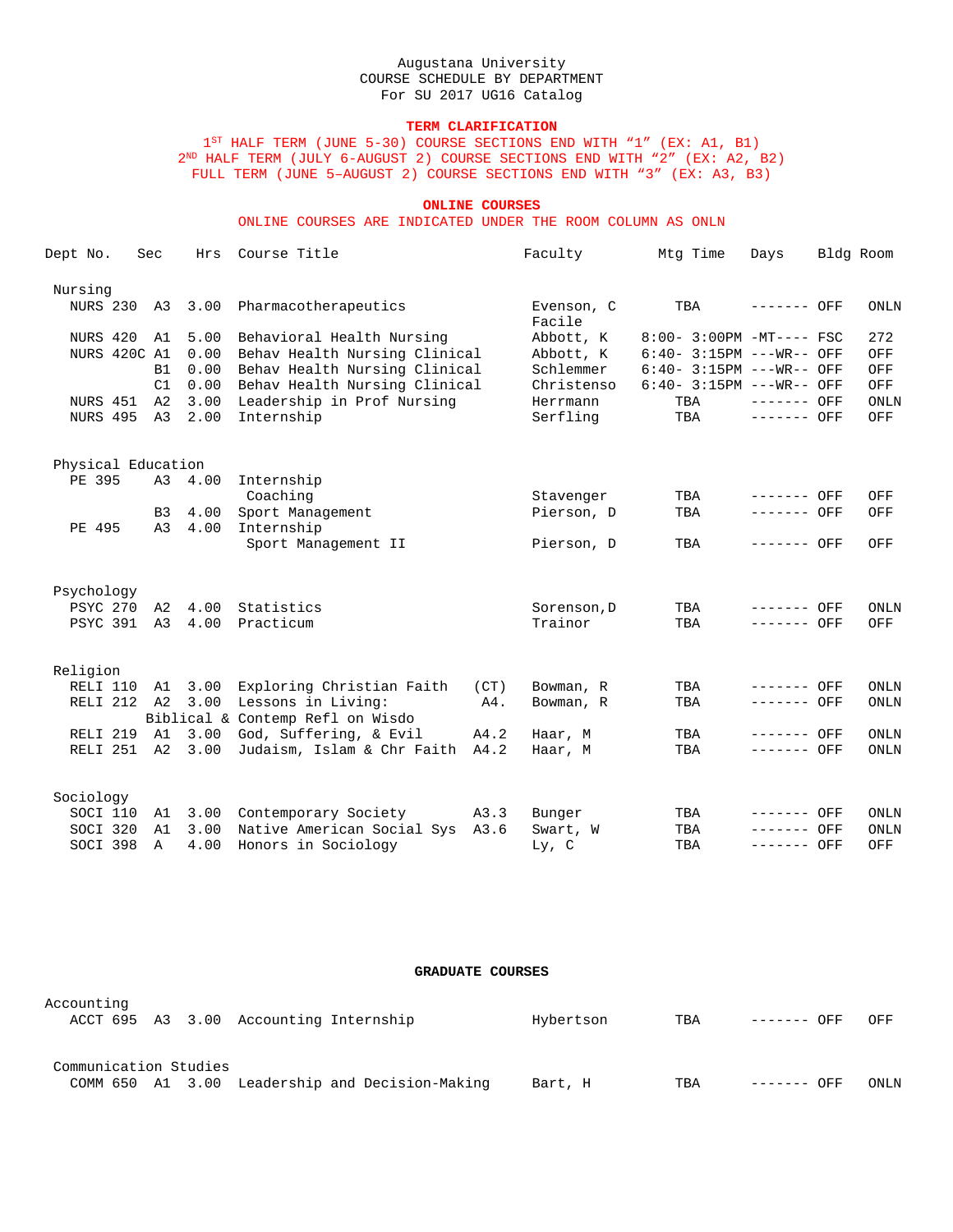# **TERM CLARIFICATION**

1<sup>ST</sup> HALF TERM (JUNE 5-30) COURSE SECTIONS END WITH "1" (EX: A1, B1) 2ND HALF TERM (JULY 6-AUGUST 2) COURSE SECTIONS END WITH "2" (EX: A2, B2) FULL TERM (JUNE 5–AUGUST 2) COURSE SECTIONS END WITH "3" (EX: A3, B3)

### **ONLINE COURSES**

ONLINE COURSES ARE INDICATED UNDER THE ROOM COLUMN AS ONLN

| Dept No.    | Sec |             | Hrs  | Course Title                      | Faculty     | Mtg Time | Days        | Bldg Room |
|-------------|-----|-------------|------|-----------------------------------|-------------|----------|-------------|-----------|
| Education   |     |             |      |                                   |             |          |             |           |
| EDUC 600    |     | Α           | 3.00 | Intro to Graduate Research        | Syed        | TBA      | ------- OFF | ONLN      |
|             |     | В           | 3.00 | Intro to Graduate Research        | Syed        | TBA      | ------- OFF | ONLN      |
|             |     | C           | 3.00 | Intro to Graduate Research        | Uhing, B    | TBA      | ------- OFF | ONLN      |
|             |     | D           | 3.00 | Intro to Graduate Research        | Manning     | TBA      | ------- OFF | ONLN      |
|             |     | E           | 3.00 | Intro to Graduate Research        | Sommervold  | TBA      | ------- OFF | ONLN      |
|             |     | $\mathbf F$ | 3.00 | Intro to Graduate Research        | Brunick     | TBA      | ------- OFF | ONLN      |
|             |     | G           | 3.00 | Intro to Graduate Research        | Daily, L    | TBA      | ------- OFF | ONLN      |
| EDUC 601    |     | Α           | 3.00 | History/Philosophy of Education   | Seger       | TBA      | ------- OFF | ONLN      |
|             |     | В           | 3.00 | History/Philosophy of Education   | Soukup, M   | TBA      | ------- OFF | ONLN      |
|             |     | C           | 3.00 | History/Philosophy of Education   | Uthe-Burow  | TBA      | ------- OFF | ONLN      |
|             |     | D           | 3.00 | History/Philosophy of Education   | VanBockern  | TBA      | ------- OFF | ONLN      |
|             |     | Ε           | 3.00 | History/Philosophy of Education   | Seger       | TBA      | ------- OFF | ONLN      |
| EDUC 601L A |     |             | 3.00 | South of River Learn Acad- SORLA  | LearnerEdg  | TBA      | ------- OFF | OFF       |
| EDUC 607    |     | Α           | 3.00 | Foundations & Princ of Curriculm  | Andrews, SE | TBA      | ------- OFF | ONLN      |
|             |     | В           | 3.00 | Foundations & Princ of Curriculm  | Andrews, SE | TBA      | ------- OFF | ONLN      |
|             |     | C           | 3.00 | Foundations & Princ of Curriculm  | Cook, K     | TBA      | ------- OFF | ONLN      |
|             |     | D           | 3.00 | Foundations & Princ of Curriculm  | Cook, K     | TBA      | ------- OFF | ONLN      |
| EDUC 610    |     | Α           | 3.00 | Issues in Education               | Sackreiter  | TBA      | ------- OFF | ONLN      |
|             |     | В           | 3.00 | Issues in Education               | Sackreiter  | TBA      | ------- OFF | ONLN      |
|             |     | C           | 3.00 | Issues in Education               | Manning     | TBA      | ------- OFF | ONLN      |
|             |     | D           | 3.00 | Issues in Education               | Uthe-Burow  | TBA      | ------- OFF | ONLN      |
|             |     | Ε           | 3.00 | Issues in Education               | Schultz, S  | TBA      | ------- OFF | ONLN      |
|             |     | $\mathbf F$ | 3.00 | Issues in Education               | Schultz, S  | TBA      | ------- OFF | ONLN      |
| EDUC 611    |     | Α           | 3.00 | Differentiation and Diversity     | Ashworth    | TBA      | ------- OFF | ONLN      |
|             |     | В           | 3.00 | Differentiation and Diversity     | Ashworth    | TBA      | ------- OFF | ONLN      |
|             |     | C           | 3.00 | Differentiation and Diversity     | D'Souza     | TBA      | ------- OFF | ONLN      |
|             |     | D           | 3.00 | Differentiation and Diversity     | D'Souza     | TBA      | ------- OFF | ONLN      |
| EDUC 615    |     | Α           | 3.00 | Technology in Education           | Whiting     | TBA      | ------- OFF | ONLN      |
|             |     | В           | 3.00 | Technology in Education           | Whiting     | TBA      | ------- OFF | ONLN      |
|             |     | C           | 3.00 | Technology in Education           | Sun, L      | TBA      | ------- OFF | ONLN      |
|             |     | D           | 3.00 | Technology in Education           | Gray, S     | TBA      | ------- OFF | ONLN      |
| EDUC 679L A |     |             | 3.00 | 610: Breaking Barrier of Poverty  | LearnerEdg  | TBA      | ------- OFF | ONLN      |
| EDUC 680L A |     |             | 3.00 | 872: Teaching with ARTitude       | LearnerEdg  | TBA      | ------- OFF | ONLN      |
| EDUC 681L A |     |             | 3.00 | 991: Required Reading: Text Sem   |             |          |             |           |
|             |     |             |      | 2017 Topics in the Field          | LearnerEdg  | TBA      | ------- OFF | OFF       |
| EDUC 681L A |     |             | 3.00 | 5010: The Mindful Approach        | LearnerEdg  | TBA      | ------- OFF | ONLN      |
| EDUC 682L A |     |             | 3.00 | 5011: Outdoor Learning            | LearnerEdg  | TBA      | ------- OFF | ONLN      |
| EDUC 683L A |     |             | 3.00 | 5012: School Leadership Academies | LearnerEdg  | TBA      | ------- OFF | ONLN      |
| EDUC 684L A |     |             | 3.00 | 5013: Classrooms on Safari        | LearnerEdg  | TBA      | ------- OFF | ONLN      |
| EDUC 685L A |     |             | 1.00 | 800: Hit "Play" for Podcasts      | LearnerEdg  | TBA      | ------- OFF | OFF       |
| EDUC 686L A |     |             | 1.00 | 801: Extensions for Education     | LearnerEdg  | TBA      | ------- OFF | OFF       |
| EDUC 687L A |     |             | 1.00 | 802: YouTube in Classroom         | LearnerEdg  | TBA      | ------- OFF | OFF       |
| EDUC 688L A |     |             | 3.00 | 997: Tech Study                   | LearnerEdg  | TBA      | ------- OFF | OFF       |
| EDUC 689L A |     |             | 3.00 | 5005: Road to School Improvement  | LearnerEdg  | TBA      | ------- OFF | OFF       |
| EDUC 690L A |     |             | 3.00 | 5006: Building Peace              | LearnerEdg  | TBA      | ------- OFF | OFF       |
| EDUC 691L A |     |             | 3.00 | 5007: Trauma Sensitive Teaching   | LearnerEdq  | TBA      | ------- OFF | OFF       |
| EDUC 692L A |     |             | 3.00 | 5008: Ready Learn Self-Regulation | LearnerEdq  | TBA      | ------- OFF | OFF       |
| EDUC 693L A |     |             | 3.00 | 5015: Writer's Workshop           | LearnerEdg  | TBA      | ------- OFF | OFF       |
| EDUC 694L A |     |             | 3.00 | 5035: Using UDL in Lesson Plan    | LearnerEdg  | TBA      | ------- OFF | OFF       |
| EDUC 695L A |     |             | 3.00 | 5085: Prelim Ideas/Get That Grant | LearnerEdg  | TBA      | ------- OFF | OFF       |
|             |     |             |      |                                   |             |          |             |           |